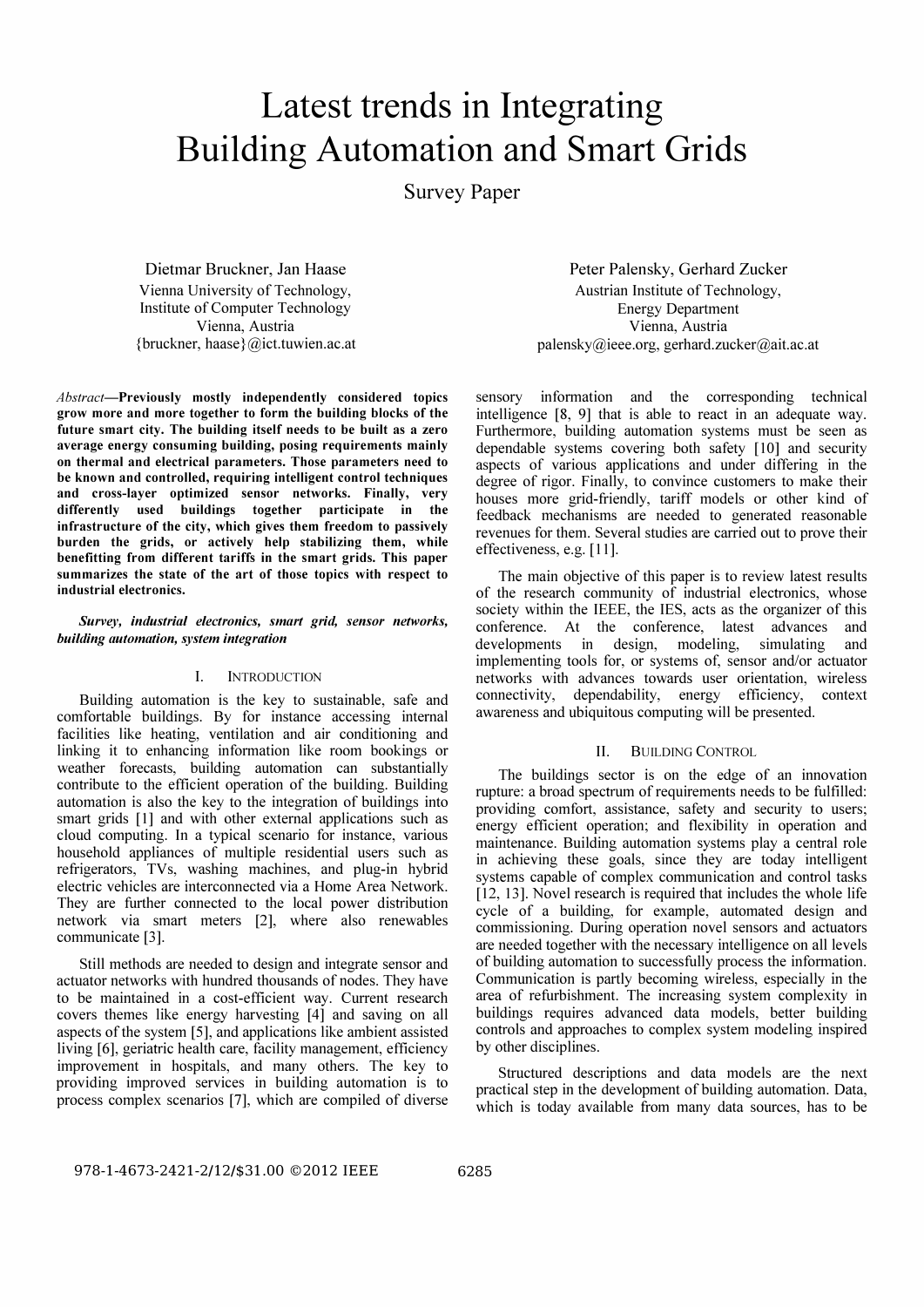made accessible for machine to machine communication in order to benefit from existing information by reusing it in different domains. The Building Information Model (BIM) is the collection of data that origins from the process of creating a building and its systems. It represents the physical and the functional properties of a building and is therefore an excellent starting point for building automation systems that need structured information about a building (see also [14, 6]). Furthermore, the building moves more into the context of its infrastructure, i.e. electric and thermal grids. The possibilities for exploiting existing degrees of freedom in load shifting are manifold and are supported by the developments in the electric smart grid, which is becoming intelligent itself with improved means of communication [3, 15].

In [16] the authors show an approach of structuring information through the life cycle of the building, that is, design, planning, commissioning and operation with a special focus on monitoring. It employs a BIM by means of Industry Foundation Classes (IFC); the two main use cases are simplified self-commissioning and monitoring, where the actual monitoring data are augmented with metadata from the BIM. [17] provides a classification of sensors, actuators, controllers and other infrastructure necessary in building automation with regard to their feasibility for supporting building automation functions. This addresses the necessity of integrating sensor sources from different industries and different communication media into one consistent view of the building and its inhabitants' activities. A next step is shown in [7], where sensor networks are used to create a surveillance system capable of detecting scenarios (e. g. lost luggage on an airport) that can be predefmed or learned during observation. Digging deeper into the topic of buildings as complex systems [8] give a comprehensive overview on the field of cognitive automation, which goes beyond classification of equipment and information and examines methods and algorithms for advanced processing of information: situation recognition, human-like system behavior and modeling the mechanisms of human cognitive abilities. The area of autonomous perception is covered in [18], where the lower layers of perception are modeled and used to classify scenarios.

A different approach on integrating data in building automation systems is shown in [19]. The authors describe a middleware that shall overcome the discrepancies in data semantics and syntax between different building automation network systems. An application of extending the use of sensors to other domains is shown in [20], in which the authors use the C02 concentration to estimate occupancy in a small room, thus saving the user from manually controlling ventilation.

On the technological side of building automation networks wireless communication has established itself in building automation. One of the issues in wireless networks, namely ZigBee, is tackled in [21], which looks at the limitations and possibilities of ZigBee networks with regard to the network size, yielding results on the recommendable network structure.

A clear benefit of automated building is the ability to influence the internal processes during operation. Buildings have intrinsic storage capabilities in the energy systems (e.g.

thermal storages for hot water and heating) and in the building structure itself (i.e. walls and ceiling as well as air). These storages can be used to exploit available degrees of freedom without affecting user comfort  $-$  an important aspect when looking at the building in the context of the connected infrastructure. The electrical grid has the need to modify the electrical demand in order to follow production ([22], see also section III); therefore building automation is an interesting possibility. [23] builds this bridge between local building automation and the electric smart grid, focusing on the classification of electric plug-in loads. This step is required when considering controlling these loads for the sake of energy management. In a similar fashion [24] identifies electric loads using a combination of supervised self-organizing maps and support vector machines.

Looking at electric power consumption of a building as a whole the authors of [25] propose an active power filtering scheme for power-factor correction in order to support the smart grid. The approach introduces a controller additional to a smart meter to reduce the reactive power part.

## III. ULTRA-LOW POWER WIRELESS SENSOR NETWORKS

Another important research subject in the field of building automation is the communication between different inhabitantcontrolled devices like lighting, heating and cooling (with temperature sensors), elevators, windows, data displays, and even household appliances like dish washers and refrigerators. All of these devices can be controlled in a centralized manner if the required environment data (e.g. room temperature, number of present persons in a room, open-state of windows, doors, and refrigerator doors, ... ) is available.

A similarly bustling area of research is in the automotive communication. Many systems are changed from cable-based to wireless to save cables and thereby weight and in the end fuel. Examples are many comfortability systems like distance sensors or safety related systems like tire pressure monitoring [26, 27].

The data needed for central control is collected by numerous specialized sensors and transferred to the central unit or distributed local central units.

Nowadays, mainly two channels are used in building automation, namely power-line-communication (PLC) [28, 29] and wireless communication. The former is easily applicable for devices which have to be connected by cable to the power grid, anyway. However, a large number of connected PLC devices lead to diverse problems from channel congestion to security issues [30]. More commonly, wireless communication is used. Wireless sensor networks (WSN) don't need physical cable infrastructure and can even connect ad hoc to devices currently in reach.

One of the most important scientific questions is the energy consumption of wireless sensors, as many of them are implemented in the form of battery-powered embedded systems. Obviously, it is important to design cheap, small devices with a long battery life. This can be achieved by a clever chip design or by power management in the running system itself [31], the use of smart compression schemes [5]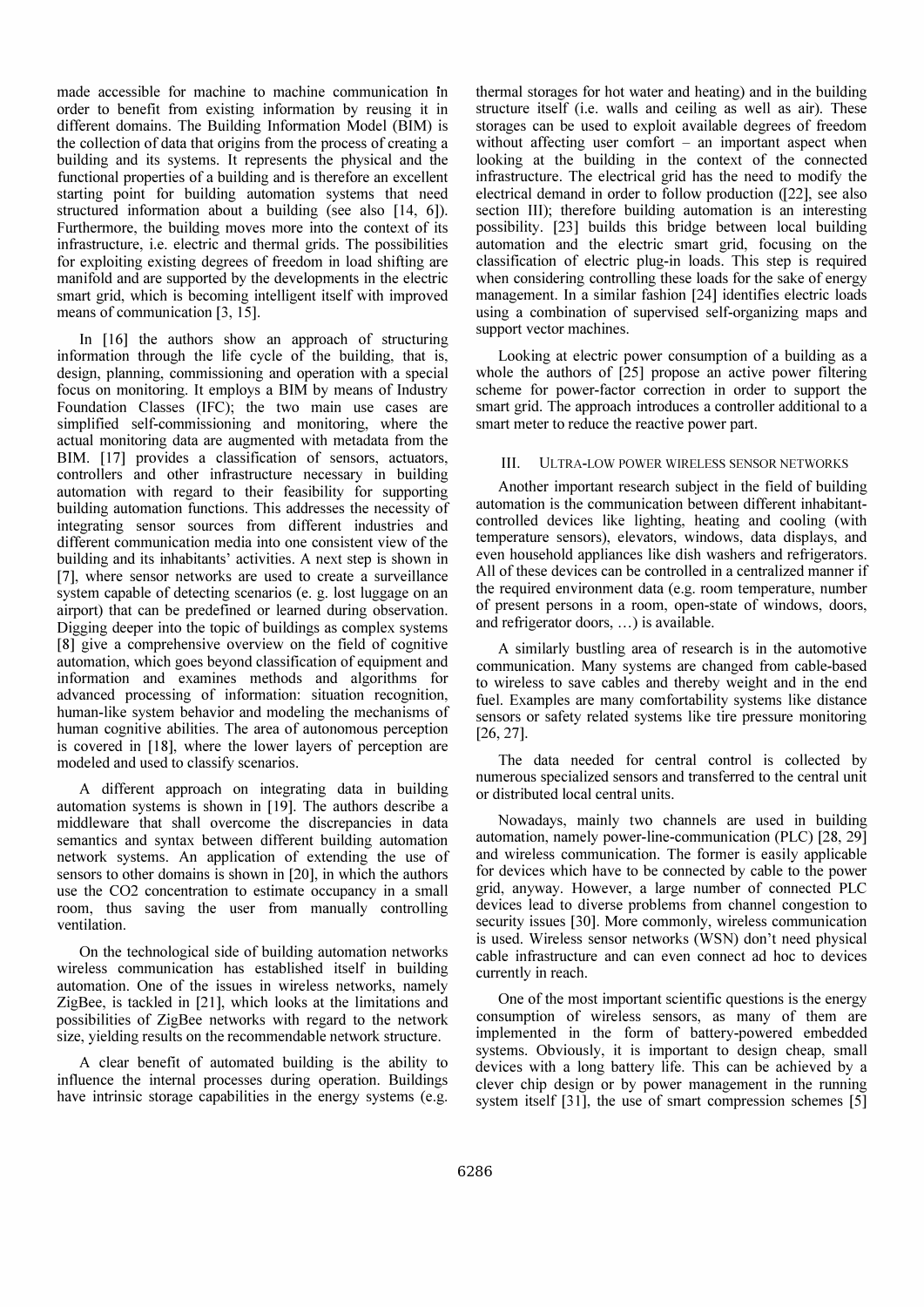for communications, or even network-topology-based optimizations [32]. In some approaches, the extension of battery life is achieved by means of energy harvesting. This means that energy is taken from the environment to partly or fully fuel the device in question. In buildings, e.g. ambient light can be harvested [4]; in the automotive area, e.g. vibrations of the tire on the street can be exploited [33]. Other approaches try to compare different possible designs and choose the most energy-saving approach (design space exploration); this is mostly done by energy consumption estimation in simulations [34]. In some cases, only single chips are simulated and optimized, other approaches simulate and monitor the energy consumption of specific messages throughout the whole sensor network [35].

Another field of research is the analysis of the data sent throughout the network. There are many available wireless protocols like ZigBee, OneNet, EnOcean, 6LoWPAN, etc., so the designer of a wireless sensor has to decide which protocol to use [36]. In many cases, a specific routing is proposed to enable real-time operation [37].

All these optimizations make sensor networks in buildings useful and help enhance safety and security.

# IV. THE SMART GRID

The smart grid, i.e. the IT-enabled energy infrastructure is a domain-integrating system. It connects physical processes like generation, distribution and consumption of energy with business, economic, and social processes. Beside the dataintensive and data-driven integration of these processes via energy analytics [38] and business processes it is mainly the systems' behavior and its control that is of interest for this article.

## A. Modeling and simulation of smart grids

[39] describe two fundamentally different ways of looking onto the problem of modeling and simulating an intelligent energy system.

The first option stems from classical physical modeling. The dynamics of the individual elements is modeled via physical equations, i.e. differential equations in all their different forms, and integrated to one physical system model. The modeling and simulation problem arises when the IT parts are integrated. Discrete and asynchronous in their nature, they cause much trouble to the traditional solvers of physical system models. Mainly busy with finding zero-crossings, these solvers scale very badly, when faced with such hybrid models.

The alternative path starts from the opposite edge. A community of autonomous and potentially discrete entities (a.k.a. agents) is created to represent the hybrid energy system. While this method is very efficient and shows good scalability in simple systems, it becomes cumbersome when more complicated physics need to be represented. It is clear that there is a substantial need for research in hybrid models and their respective methods and tools.

One of the main expectations towards the smart grid is the increased capacity for renewable energy sources. While being ideally emission free and cheap, these energy sources cause management and demand-supply matching problems due to their intermittent nature. One way to overcome this is to integrate battery (or other) storage into the grid and have this managed by the smart grid. An alternative is to leverage flexible loads [40] and have them balance the fluctuating supply side. [41] simulates and proposes and integrated solution that eases the investment costs of expensive batteries.

Intelligent air conditioning devices shall support the load balancing feature of storage batteries. A hardware-in-the-loop system is used in a comparative study. It is shown that a holistic approach of taking the battery state and the process variables (i.e. human comfort via the air conditioning) into consideration outperforms other strategies in terms of minimizing the capacity of the battery and thus reducing the cost of this system.

A fuzzy logic controller is used in two different ways, either evaluating the battery charger or the air conditioner with priority. The two control strategies lead to a potential battery downsizing of 25 or 35 kWh respectively, which is an encouraging result.

## B. Smart grid management algorithms

Any technical system can potentially benefit from additional and/or better information about its state. [42] gives an example in this direction: Smart meters are used for diagnostics and model based control. One central part of this work is to take the overall consumption of a facility and derive device-specific consumption out of this via signal analysis. Various power signal properties like real/reactive power or transients are used to detect individual devices like a washer or an electric furnace.

Based on this additional operations knowledge, a thermal black-box model of the building is derived, which is in turn the basis for diagnostics (refrigerant leakage) and control (model based predictive control) of residential facilities.

Leaving the demand side, the rest of the smart grid still offers a large area of applying intelligent algorithms. [43] compares two classical algorithms, used for optimal power flow: particle swarm optimization and genetic algorithms.

Flexibly designed, the two options were tested on standard power buses. While both algorithms converge and optimize by their very nature, it is interesting to see how they are applied to real-world smart grid problems. The paper gives quantitative results for minimizing fuel usage. Both algorithms find similar optima, while differing in their computational complexity.

## C. Communication technology in smart grids

The "smart" part of the smart grid often relies on communication [1]. Distributed algorithms and cooperating energy resources need interaction. Depending on the electric grid level, various topologies and technologies are used [17].

One of the most modern ways of integrating processes (of business or technical nature) is the service oriented architecture (SOA). It offers the most sophisticated level of interoperability and support compared to alternative architectures, although it comes with costs like communication overhead, caused by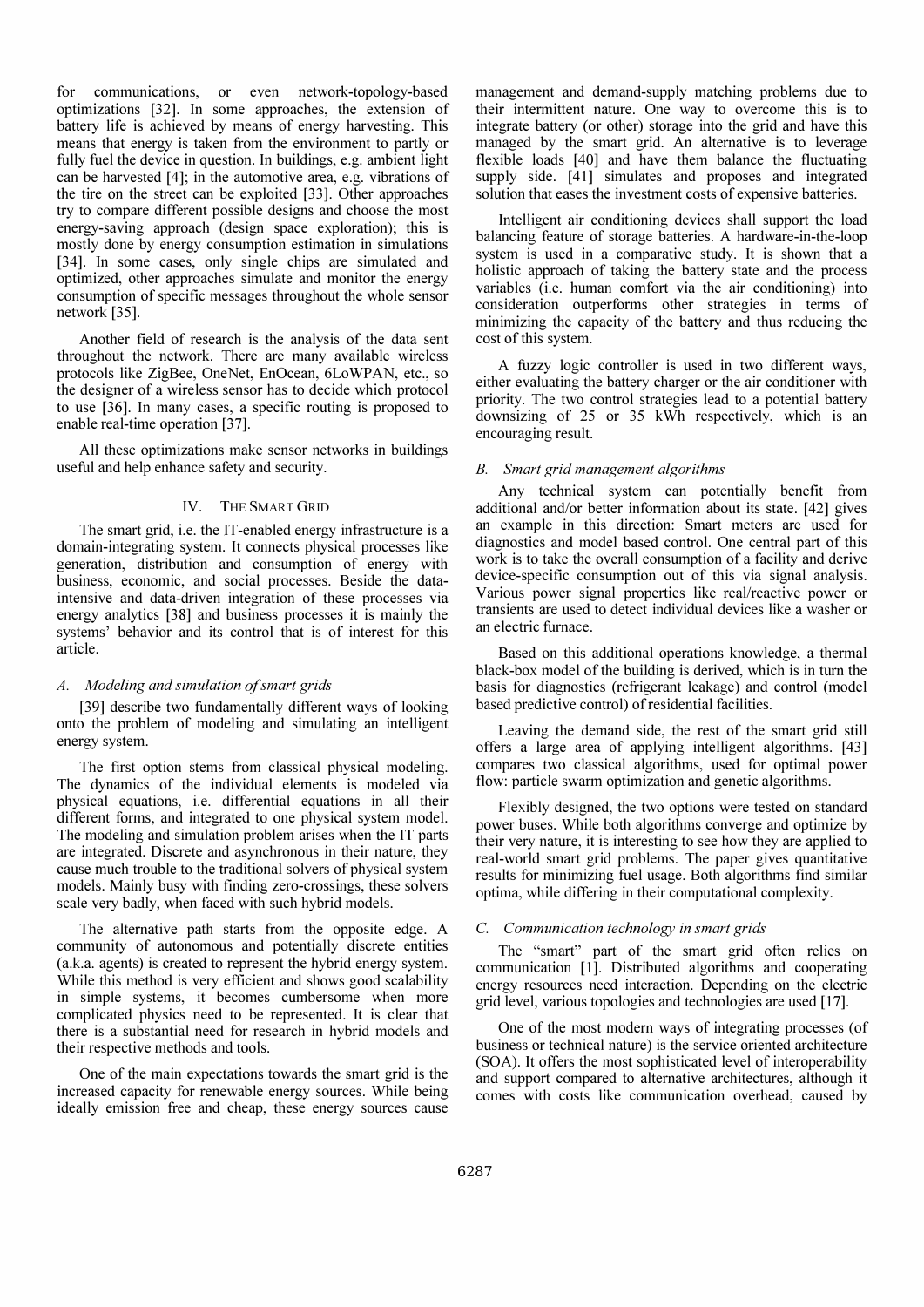XML and other things. [44] describes a building energy management platform for smart communities, based on XML and standard [P communication. SOA proves to be the right paradigm to integrate such a system. Quantitative results about the communication system and even the achieved C02 reduction are given.

Another massive player in the smart grid is the approaching electric mobility. Various types of (semi) electric cars will require smart charging in order to fit into a modern electricity system. [45] analyzes the necessary communication interfaces of a smart charging infrastructure. By means of use cases, various transactions and situations are analyzed.

### V. SMART CITY BUILDING BLOCKS

Smart grids are a central part of what smart cities. The coordinated and sustainable use, transport, and generation of electric and thermal energy require a flexible and dependable infrastructure. Beside the technological aspects, it is mainly its integrating role in this "system of systems" that makes the smart grid prominent. It has to dynamically interface for instance with mobility systems like traffic control, economic systems, policy makers and the garbage collection, since all these systems are interlinked. Smart buildings are the building blocks that have to be able to communicate and adapt their requirements with a certain degree of flexibility in electric and thermal energy. The electric grid is the first beneficiary of this flexibility, since the increase in consumption as well as photo voltaic production will put increased pressure on the grid.

Renewable energy sources are a crucial component of the smart city. Aside of ensuring the deployment of a sufficient amount of technologies in and around the city, the mismatch between consumption and production of renewables has to be solved. Aside of pump storage plants the existing storages within the city are a key to improving deployment of renewables. Again the thermal storages within a building can be exploited for this purpose, in combination with a building management system the intelligent building supports the smart city in this regard.

# VI. CONCLUSION AND OUTLOOK

The research about building automation, smart grids, sensor networks, and their integration is well established within the Industrial Electronics Society of IEEE. This conference, being the flagship event of the society, annually brings together researchers from all over the planet, which fosters exchange and communication, topics that cannot be overestimated in interdisciplinary research, which arises when previously mature stand-alone fields grow together.

Recent advances in building controls can be found in the area of energy efficiency and flexibility of operation: available data are better structured so that existing information is accessible in an integrated fashion, which is a vital requirement for an integral topic like energy efficiency. Building controls and management advance with regard to exploiting flexibilities for the sake of demand side management, paving the way for integrating renewable energy sources. Methods to provide this flexibility are taken from basic information theory like ontologies, simulation and optimization, as well as artificial intelligence to handle the resulting system complexities. In a first step the building supports the smart grid, solving the energy supply issues without the need to increase grid capacities. On another level the smart city is the upcoming concept of integration: buildings, infrastructure and communication cooperate to achieve an overall optimum in the city with regards to energy efficiency, mobility and comfort.

On the other hand, mainly with respect to the electrical grid, the management of the grid, given the parameters of the new players like renewables, reached world-wide attention in research and politics. [t is the interplay of new and optimized components with a new systems perspective that leads us to better efficiency and an optimized energy system. The enabling factor is information technology.

However, it can be anticipated that similar mechanisms and structures as for the electric grid will be introduced to other kind of infrastructures. A trend to distribution of services can be observed, which is the driving factor behind. From the perspective of the smart city, smart grids however also tackle individual problems, thus, they too can be considered the bottom-up approach towards the smart city.

In the future, top-down approaches, which optimize between technological, economic, legal, social, cultural, political, and structural aspects of the city will be necessary. Only as such, the vision of the smart city will become built reality.

#### **REFERENCES**

- [1] V.C. Gungor, D. Sahin, T. Kocak, S. Ergut, C. Buccella, C. Cecati, G.P. Hancke " Smart Grid Technologies: Communication Technologies and Standards ," IEEE Trans. on Industrial Informatics, vol. 7, no. 4, pp. 529 - 539 , Nov 2011.
- [2] F. Benzi, N. Anglani, E. Bassi, L. Frosini, "Electricity Smart Meters Interfacing the Households ," IEEE Trans. on Industrial Electronics, vol. 58, no. 10, pp. 4487 - 4494 , Oct 2011.
- [3] T. Sauter, M. Lobashov, "End-to-End Communication Architecture for Smart Grids ," IEEE Trans. on Industrial Electronics, vol. 58, no. 4, pp. 1218 - 1228 , April 2011.
- [4] Yen Kheng Tan, S.K. Panda, "Energy Harvesting From Hybrid Indoor Ambient Light and Thermal Energy Sources for Enhanced Performance of Wireless Sensor Nodes ," IEEE Trans. on Industrial Electronics, vol. 58, no. 9, pp. 4424 - 4435 , Sept 2011.
- [5] C. Caione, D. Brunelli, L. Benini " Distributed Compressive Sampling for Lifetime Optimization in Dense Wireless Sensor Networks ," IEEE Trans. on Industrial Informatics, vol. 8, no. I, pp. 30 - 40 , Jan 2012.
- [6] M. Ruta, F. Scioscia, E. Di Sciascio, G. Loseto " Semantic-Based Enhancement of ISO/IEC 14543-3 EIB/KNX Standard for Building Automation ," IEEE Trans. on Industrial Informatics, vol. 7, no. 4, pp. 731 - 739 , Nov 2011.
- [7] D. Bruckner, C. Picus, R. Velik, W. Herzner, G. Zucker " Hierarchical Semantic Processing Architecture for Smart Sensors in Surveillance Networks ," IEEE Trans. on Industrial Informatics, vol. 8, no. 2, pp. 291 - 301 , Apr 2012.
- [8] D. Bruckner, H. Zeilinger, D. Dietrich " Cognitive Automation-Survey of Novel Artificial General Intelligence Methods for the Automation of Human Technical Environments ," IEEE Trans. on Industrial Informatics, vol. 8, no. 2, pp. 206 - 215 , Apr 2012.
- [9] D. Dietrich, G. Fodor, G. Zucker, and D. Bruckner (Editors): "Simulating the Mind, A Technical Neuropsychoanalytical Approach", Springer Wien New York, ISBN 978-3-211-09450-1, 436p., 2008.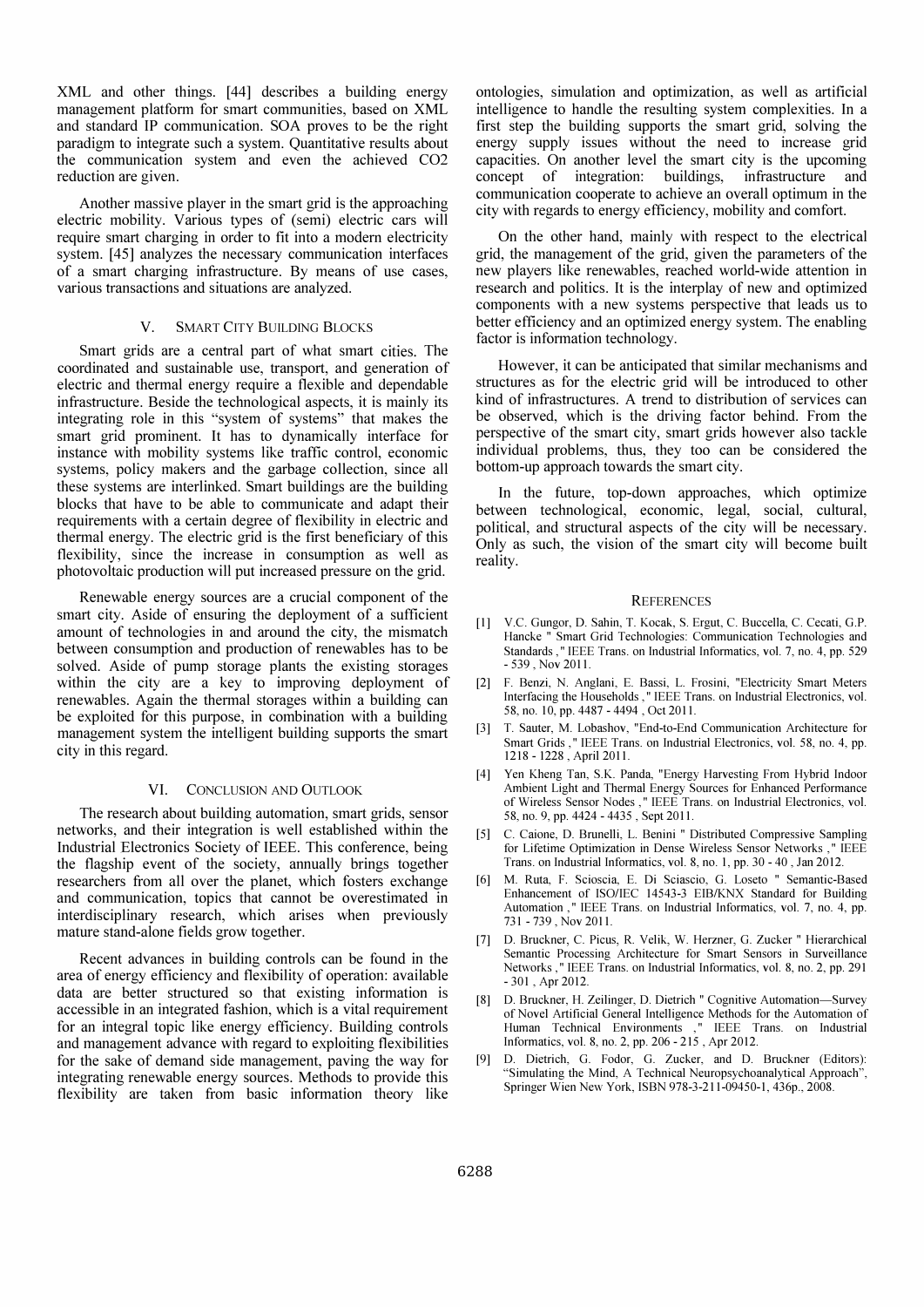- [10] V. Calderaro, C.N. Hadjicostis, A Piccolo, P. Siano, "Failure Identification in Smart Grids Based on Petri Net Modeling ," IEEE Trans. on Industrial Electronics, vol. 58, no. 10, pp. 4613 - 4623 , Oct 2011.
- [11] M.A. Alahmad, P.G. Wheeler, A Schwer, 1. Eiden, A Brumbaugh, "A Comparative Study of Three Feedback Devices for Residential Real-Time Energy Monitoring ," IEEE Trans. on Industrial Electronics, vol. 59, no. 4, pp. 2002 - 2013, April 2012.
- [12] Dietrich, D.; Bruckner, D.; Zucker, G. & Palensky, P. Communication and computation in buildings: A short introduction and overview Industrial Electronics, IEEE Transactions on, IEEE, 2010, 57, 3577- 3584.
- [13] Palensky, P., "Requirements for the Next Generation of Building Networks", Proceedings of International Conference on Cybernetics and Information Technologies, Systems and Applications ISAS CITSA 2004,pp. 225-230,2004.
- [14] S. Runde, A Fay "Software Support for Building Automation Requirements Engineering-An Application of Semantic Web Technologies in Automation ," IEEE Trans. on Industrial Informatics, vol. 7, no. 4, pp. 723 - 730, Nov 2011.
- [15] Qiang Yang; Barria, J.A.; Green, T.C.; , "Communication Infrastructures for Distributed Control of Power Distribution Networks," Industrial Informatics, IEEE Transactions on , vol.7, no.2, pp.316-327, May 2011.
- [16] Joern Ploennigs, Burkhard Hensel, Henrik Dibowski, and Klaus Kabitzsch, "BASont - A modular, adaptive Building Automation System Ontology", Proceedings of the 38th IEEE Conference on Industrial Electronics, IECON 2012, Montreal, Canada, 2012.
- [17] Denis Stein, Matthias Lehmann, Joern Ploennigs, and Klaus Kabitzsch, "Sensors, models and platform for ambient control", Proceedings of the 38th IEEE Conference on Industrial Electronics, IECON 2012, Montreal, Canada, 2012.
- [18] Velik, R. & Zucker, G. Autonomous perception and decision making in building automation Industrial Electronics, IEEE Transactions on, IEEE, 2010,57,3645-3652
- [19] Laurent-Frederic Ducreux, Claire Guyon-Gardeux, Suzanne Lesecq, Francois Pacull, and Safietou Raby Thior, "Resource-based middleware in the context of heterogeneous building automation systems", Proceedings of the 38th IEEE Conference on Industrial Electronics, IECON 2012, Montreal, Canada, 2012.
- [20] Seiya Ito, Hiroaki Nishi, "Estimation of the number of people under controlled ventilation using a C02 concentration sensor", Proceedings of the 38th IEEE Conference on Industrial Electronics, IECON 2012, Montreal, Canada, 2012.
- [21] Dominik Bunyai, Lukas Krammer, Wolfgang Kastner, "Limiting<br>Constraints for ZigDee Networks", Preseedings of the 29th UEE Constraints for ZigBee Networks", Proceedings of the 38th IEEE Conference on Industrial Electronics, IECON 2012, Montreal, Canada, 2012.
- [22] Palensky, P.; Zucker, G.; Judex, F.; Braun, R.; Kupzog, F.; Gamauf, T. & Haase, J. Demand Response with Functional Buildings using simplified Process Models Proceedings of the 37th Annual Conference of the IEEE Industrial Electronics Society (IECON 2011),2011, 3113- 3118
- [23] Dawei He, Rui Xia, Liang Du, Yi Yang, Thomas G. Habetler, and Ronald G. Harley, "A Novel Multilevel Building Energy Management System Framework in Smart Grids, Level II: Residential Appliance Identification", Proceedings of the 38th IEEE Conference on Industrial Electronics, IECON 2012, Montreal, Canada, 2012.
- [24] Liang Du, Yi Yang, Dawei He, Ronald G. Harley, Thomas G. Habetler, Bin Lu, "Support Vector Machine Based Methods For Non-Intrusive<br>Identification of Miscellaneous Electric Loads" Proceedings of the 28th Identification of Miscellaneous Electric Loads", Proceedings of the 38th IEEE Conference on Industrial Electronics, IECON 2012, Montreal, Canada, 2012.
- [25] Jason Anderson, Archana Sadhanala, and Robert Cox, "Using Smart Meters for Load Monitoring and Active Power-Factor Correction", Proceedings of the 38th IEEE Conference on Industrial Electronics, IECON 2012, Montreal, Canada, 2012.
- [26] Flatscher, M.; Dielacher, M.; Herndl, T.; Lentsch, T.; Matischek, R.; Prainsack, 1.; Pribyl, W.; Theuss, H.; Weber, W.; , "A Bulk Acoustic Wave (BAW) Based Transceiver for an In-Tire-Pressure Monitoring

Sensor Node," Solid-State Circuits, IEEE Journal of , vol.45, no.1, pp.167-177, Jan. 2010

- [27] Haase, Jan; Lang, Mario; Grimm, Christoph; , "Mixed-level simulation of wireless sensor networks," Specification & Design Languages (FDL 2010),2010 Forum on , vol., no., pp.1-6, 14-16 Sept. 2010
- [28] Bumiller, G.; Lampe, L.; Hrasnica, H.; , "Power line communication networks for large-scale control and automation systems," Communications Magazine, IEEE , vo1.48, no.4, pp.l06-113, April 2010
- [29] Young-Sung Son; Pulkkinen, T.; Kyeong-Deok Moon; Chaekyu Kim; , "Home energy management system based on power line communication," Consumer Electronics, IEEE Transactions on, vol.56, no.3, pp.1380-1386, Aug. 2010
- [30] Papaioannou, A; Pavlidou, F.-N.; , "Evaluation of Power Line Communication Equipment in Home Networks," Systems Journal, IEEE, vol.3, no.3, pp.288-294, Sept. 2009
- [31] R.C. Luo, O. Chen, "Mobile Sensor Node Deployment and Asynchronous Power Management for Wireless Sensor Networks, IEEE Trans. on Industrial Electronics, vol. 59, no. 5, pp. 2377 - 2385 , May 2012.
- [32] T.M. Chiwewe, G.P. Hancke " A Distributed Topology Control Technique for Low Interference and Energy Efficiency in Wireless Sensor Networks ," IEEE Trans. on Industrial Informatics, vol. 8, no. 1, pp. 11 - 19 , Jan 2012.
- [33] Elfrink, R.; Matova, S.; de Nooijer, C.; Jambunathan, M.; Goedbloed, M.; van de Molengraft, 1.; Pop, Y.; Vullers, R.1.M.; Renaud, M.; van Schaijk, R.; , "Shock induced energy harvesting with a MEMS harvester for automotive applications," Electron Devices Meeting (IEDM), 2011 IEEE International , vol., no., pp.29.5.1-29.5.4, 5-7 Dec. 2011
- [34] J. Haase, J.M. Molina, D. Dietrich " Power-Aware System Design of Wireless Sensor Networks: Power Estimation and Power Profiling Strategies ," IEEE Trans. on Industrial Informatics, vol. 7, no. 4, pp.  $60\bar{1}$ - 613 , Nov 2011.
- [35] Haase, 1.; Molina, 1.M.; Grimm, C.; , "High level energy consumption estimation and profiling for optimizing Wireless Sensor Networks," Industrial Informatics (INDIN). 2010 8th IEEE International Conference on , vol., no., pp.537-542, 13-16 July 2010
- [36] Gravogl, K.; Haase, J.; Grimm, C.; , "Choosing the best wireless protocol for wireless applications," 24<sup>th</sup> International Conference on Architecture of Computing Systems (ARCS), 2011, pp 279-284, 22-23 Feb. 2011
- [37] Pham Tran Anh Quang, Dong-Sung Kim " Enhancing Real-Time Delivery of Gradient Routing for Industrial Wireless Sensor Networks ," IEEE Trans. on Industrial Informatics, vol. 8, no. 1, pp. 61 - 68, Jan 2012.
- [38] Palensky, P., 'The JEVis Service Platform Distributed Energy Data Acquisition and Management, " in Richard Zurawski (Ed.): The Industrial Information Technology Handbook, CRC Press, Boca Raton, Florida, 2005.
- [39] Edmund Widl, Peter Palensky, Atiyah Elsheikh, "Evaluation of two approaches for simulating cyber-physical energy systems" , Proceedings of the 38th IEEE Conference on Industrial Electronics, IECON 2012, Montreal, Canada, 2012.
- [40] P. Palensky, D. Dietrich, "Demand Side Management: Demand Response, Intelligent Energy Systems, and Smart Loads," IEEE Trans. on Industrial Informatics, vol. 7, no. 3, pp. 381 - 388 , Aug 2011.
- [41] Kawashima Daichi, Ihara Masaru, Shen Tianmeng, Nishi Hiroaki, "Real-Time Simulation of Cooperative Demand Control Method With Batteries", Proceedings of the 38th IEEE Conference on Industrial Electronics, IECON 2012, Montreal, Canada, 2012.
- [42] Maruti Sinha, Robert Cox, "Using Smart Meters for Diagnostics and Model-Based Control in Thermal Comfort Systems" , Proceedings of the 38th IEEE Conference on Industrial Electronics, IECON 2012, Montreal, Canada, 2012.
- [43] Zerigui Amel, Dessaint Louis-A, Nguyen-Duc Huy, "A Comparison of Genetic Algorithm and Particle Swarm Optimization for Optimal Power Flow" , Proceedings of the 38th IEEE Conference on Industrial Electronics, IECON 2012, Montreal, Canada, 2012.
- [44] Ryogo Kubo, Tianmeng Shen, Toshiro Togoshi, Koichi Inoue, Hiroaki Nishi, Masashi Tadokoro, Ken-Ichi Suzuki, Naoto Yoshimoto, "Service-